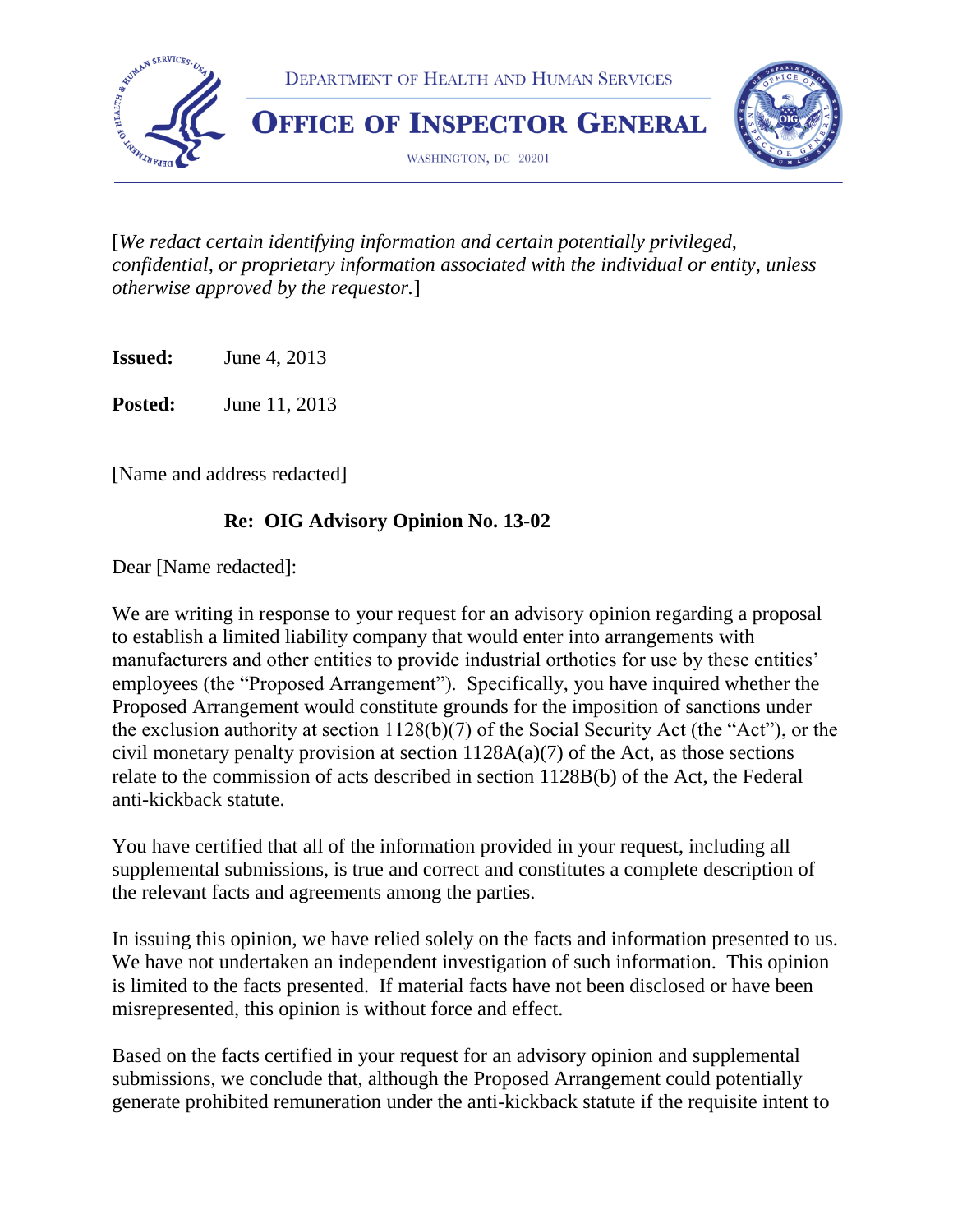induce or reward referrals of Federal health care program business were present, the Office of Inspector General ("OIG") would not impose administrative sanctions on [names redacted] under sections  $1128(b)(7)$  or  $1128A(a)(7)$  of the Act (as those sections relate to the commission of acts described in section 1128B(b) of the Act) in connection with the Proposed Arrangement. This opinion is limited to the Proposed Arrangement and, therefore, we express no opinion about any ancillary agreements or arrangements disclosed or referenced in your request for an advisory opinion or supplemental submissions.

This opinion may not be relied on by any persons other than [names redacted], the requestors of this opinion, and is further qualified as set out in Part IV below and in 42 C.F.R. Part 1008.

# **I. FACTUAL BACKGROUND**

[Name redacted] (the "Podiatrist") is a podiatrist who owns and operates [name redacted] (the "Clinic"), a general podiatric medical clinic. Some of the Clinic's items and services are billed to Federal health care programs. The Podiatrist is a full-time employee of the Clinic. The Podiatrist's spouse, [name redacted] (the "Spouse"), serves as the Clinic's vice president, but does not receive any payments from the Clinic. The Podiatrist and the Spouse are the requestors of this advisory opinion (the "Requestors").<sup>1</sup>

The Requestors propose to establish and operate a limited liability company to be called the [name redacted] (the "LLC"). Under the Proposed Arrangement, the LLC would enter into arrangements with various manufacturers and other entities (the "Customers") to provide industrial orthotics (the "Orthotics") to the Customers' employees who spend a significant portion of their time working on their feet. The Requestors believe that some of the employees would be Federal health care program beneficiaries. The LLC also would provide certain services related to furnishing the Orthotics. Specifically, the LLC would conduct employee foot scans and manufacture, deliver, fit, and adjust the orthotics for the employees. The LLC would not provide any other items or services. The Requestors certified that the LLC would not apply for Federal health care program or other insurance credentialing or billing privileges. The Requestors also certified that the LLC would bill only the Customers for the Orthotics and related services and at a price that would be consistent with fair market value in an arm's-length transaction and would not vary in any way based on the volume or value of referrals to, or total income of, the

 $\overline{\phantom{a}}$ <sup>1</sup> We have not been asked to opine on, and offer no opinion concerning, any of the Clinic's ownership or employment relationships. However, the Requestors certified that the Podiatrist's ownership interest in the Clinic satisfies all of the criteria set forth in the investments in group practices safe harbor at 42 C.F.R. § 1001.952(p).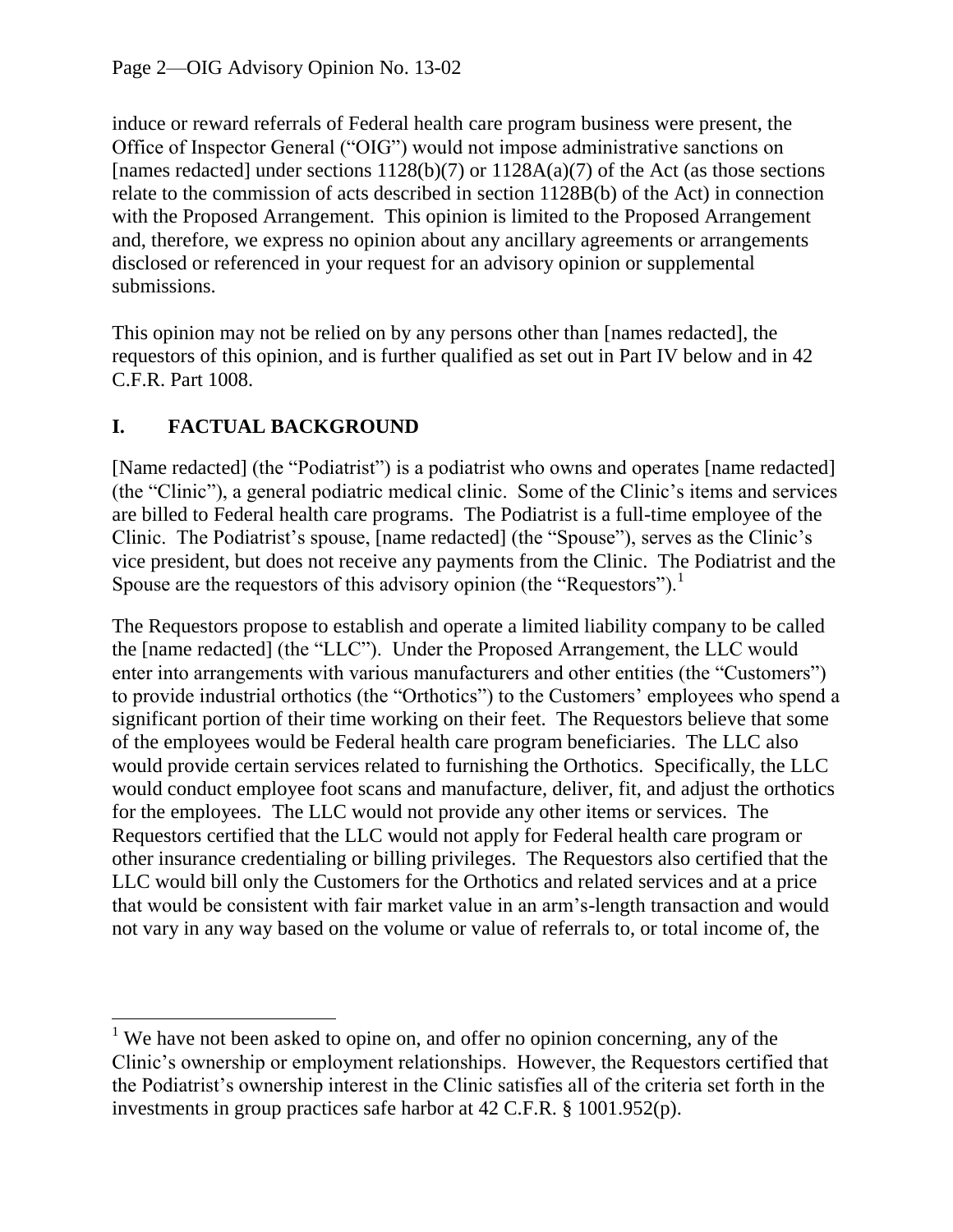$\overline{\phantom{a}}$ 

LLC, the Clinic, or any other entity owned or operated by the Requestors.<sup>2</sup> According to the Requestors, the Customers would treat the Orthotics as they do other protective equipment (e.g., hard hats and steel-toed boots) that they provide to their employees, and they would not bill any Federal health care program or third party payor for the Orthotics or related services.

In order to provide the Orthotics and related services, the LLC would employ the Podiatrist and a licensed practical nurse currently employed by the Clinic (the "LPN"). The Podiatrist and the LPN would work part time for the LLC during those days they are not otherwise employed to work at the Clinic. In addition, the LLC would employ the Spouse to serve as its president and to manage its day-to-day business functions. The Requestors certified that any compensation by the LLC to its employees—including the Podiatrist, the Spouse, and the LPN—would be consistent with fair market value in an arm's-length transaction for the services the employees provide and would not vary in any way based on the volume or value of referrals to, or the total income of, the LLC, the Clinic, or any other entity owned or operated by the Requestors. In addition, the Requestors certified that compensation paid by the Clinic to its employees who are also employed by the LLC would not vary in any way based on the volume or value of referrals to, or the total income of, the LLC, the Clinic, or any other entity owned or operated by the Requestors.

The Requestors certified that some employees of Customers who receive Orthotics pursuant to the Proposed Arrangement may already be patients of the Clinic. The Requestors also certified that it is possible that, in the course of providing the services pursuant to the Proposed Arrangement, it may be determined that a Customer's employee needs reasonable and medically necessary services that are not provided pursuant to the Proposed Arrangement, but that are available from the Clinic and are payable by Federal health care programs. The Requestors certified that, in such circumstances, the LLC employees would notify the Customers' employees of the need for such services; however, the LLC employees would not refer any individuals to the Clinic for treatment or other services.

As part of the Proposed Arrangement, the LLC would also lease a foot scanner from the Clinic in order to provide the related services. The Requestors certified that this lease would satisfy all of the requirements of the equipment rental safe harbor set forth at 42 C.F.R. § 1001.952(c).

 $2$  We are precluded by statute from opining on whether fair market value shall be or was paid for goods, services, or property. See Section 112 8d (b)(3)(A) of the Act. For purposes of this advisory opinion, we rely on the Requestors' certification of fair market value. If the price under the Proposed Arrangement is not fair market value, this opinion is without force and effect.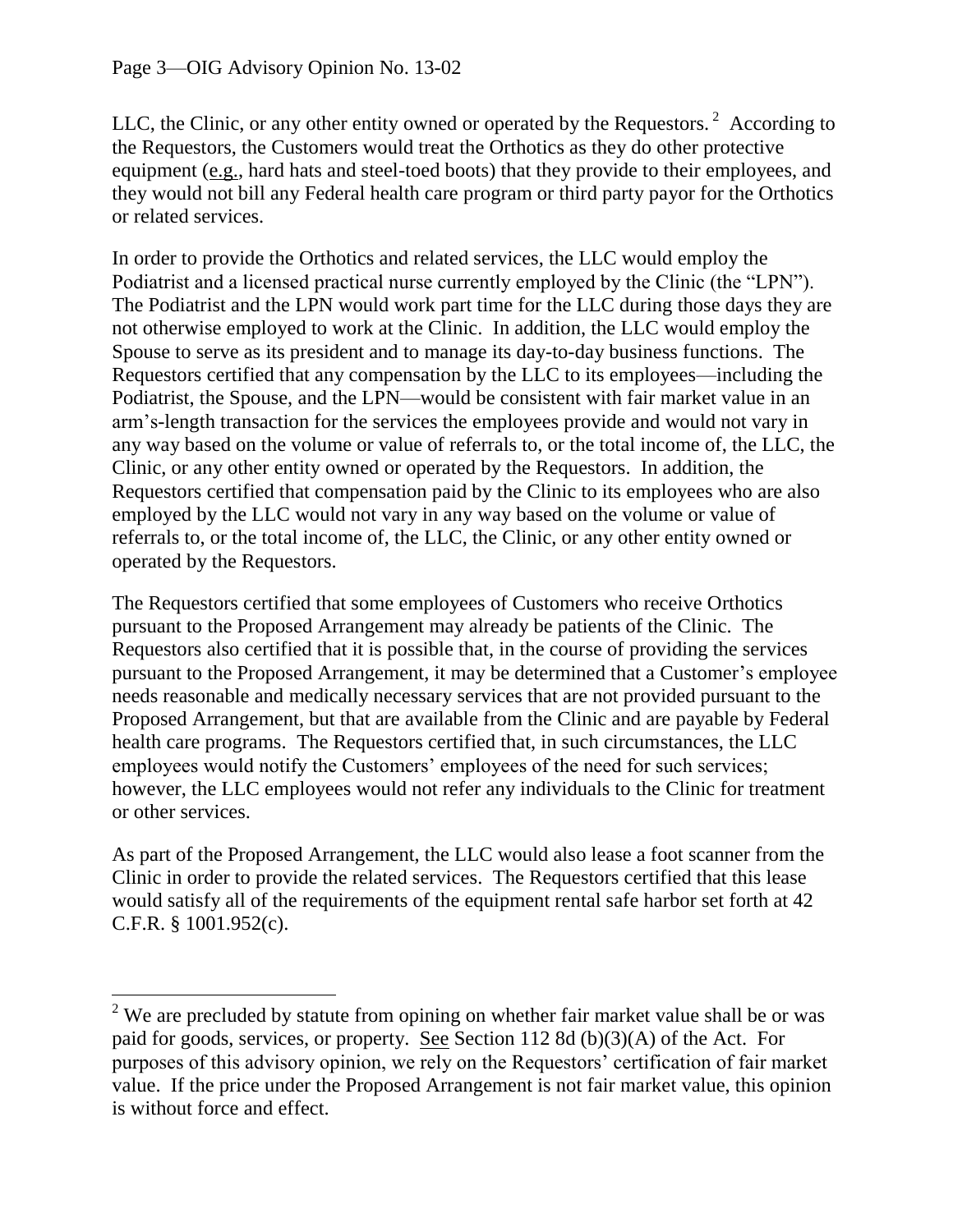### **II. LEGAL ANALYSIS**

#### **A. Law**

The anti-kickback statute makes it a criminal offense to knowingly and willfully offer, pay, solicit, or receive any remuneration to induce or reward referrals of items or services reimbursable by a Federal health care program. See section 1128B(b) of the Act. Where remuneration is paid purposefully to induce or reward referrals of items or services payable by a Federal health care program, the anti-kickback statute is violated. By its terms, the statute ascribes criminal liability to parties on both sides of an impermissible "kickback" transaction. For purposes of the anti-kickback statute, "remuneration" includes the transfer of anything of value, directly or indirectly, overtly or covertly, in cash or in kind.

The statute has been interpreted to cover any arrangement where one purpose of the remuneration was to obtain money for the referral of services or to induce further referrals. See, e.g., United States v. Borrasi, 639 F.3d 774 (7th Cir. 2011); United States v. McClatchey, 217 F.3d 823 (10th Cir. 2000); United States v. Davis, 132 F.3d 1092 (5th Cir. 1998); United States v. Kats, 871 F.2d 105 (9th Cir. 1989); United States v. Greber, 760 F.2d 68 (3d Cir. 1985), cert. denied, 474 U.S. 988 (1985). Violation of the statute constitutes a felony punishable by a maximum fine of \$25,000, imprisonment up to five years, or both. Conviction will also lead to automatic exclusion from Federal health care programs, including Medicare and Medicaid. Where a party commits an act described in section 1128B(b) of the Act, the OIG may initiate administrative proceedings to impose civil monetary penalties on such party under section 1128A(a)(7) of the Act. The OIG may also initiate administrative proceedings to exclude such party from the Federal health care programs under section 1128(b)(7) of the Act.

### **B. Analysis**

 $\overline{\phantom{a}}$ 

Sales transactions between a party in a position to generate Federal health care program referrals or business and a party in a position to receive such referrals or business can implicate the anti-kickback statute. Under the Proposed Arrangement, the LLC would not sell any items or provide any services that would be billed to a Federal health care program. The Clinic, however, bills Federal health care programs for certain items and services it provides. Because of the common ownership between the Clinic and the LLC, we must consider whether there is a connection between the price the LLC would offer the Customers for the Orthotics and related services and any Federally-payable business the Proposed Arrangement would generate for the Clinic.<sup>3</sup> We have stated that "[i]n

 $3$  Under certain circumstances, a Customer could be in a position to arrange for or recommend that its employees obtain items or services payable by a Federal health care program. In addition, simply by purchasing items for use by its employees from a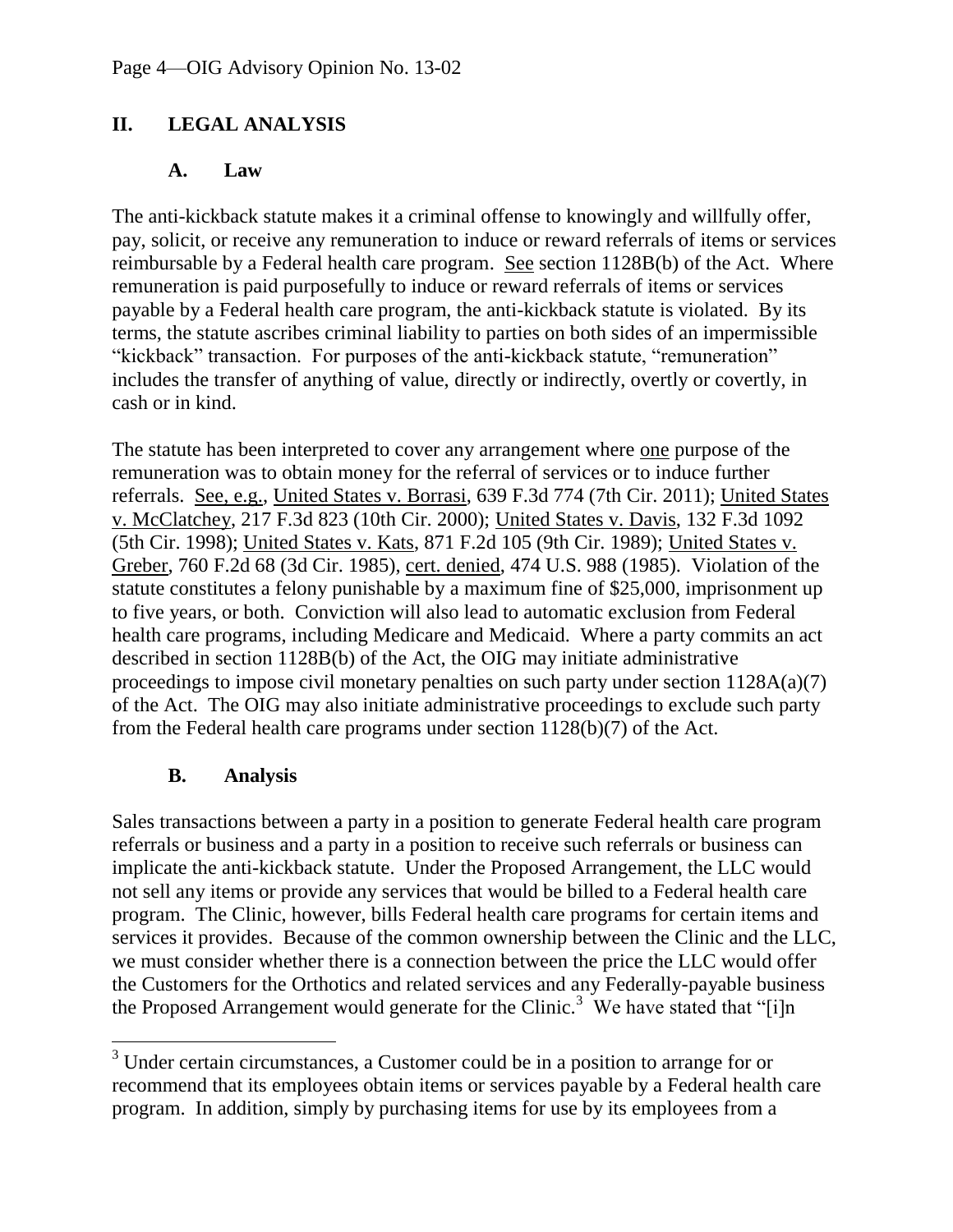#### Page 5—OIG Advisory Opinion No. 13-02

 $\overline{\phantom{a}}$ 

general, fair market value arrangements that are arm's-length and do not take into account in any manner the volume or value of Federal health care program business . . . should not raise concerns under the anti-kickback statute." 71 Fed. Reg. 45110, 45111 (August 8, 2006) (preamble to the 2006 Final Rule on Safe Harbors for Certain Electronic Health Records Arrangements Under the Anti-Kickback Statute). Here, the Requestors certified that the price the LLC would charge the Customers for the Orthotics and related services would be consistent with fair market value in an arm's-length transaction for the actual items and services that the LLC would provide. Additionally, the price would not vary in any way based on the volume or value of referrals (Federal health care program or otherwise) to, or the total income of, the LLC, the Clinic, or any other entity owned or operated by the Requestors. The facts of the Proposed Arrangement distinguish it from the types of suspect "swapping" arrangements in which a seller ties favorable pricing on an item or service that is not payable by a Federal health care program to the purchase of an item or service—either from the seller or a different company that is under common ownership with the seller—that is payable by a Federal health care program.<sup>4</sup> Accordingly, under the particular facts presented here, we believe that the LLC's sale of the Orthotics and related services to the Customers would present a sufficiently low risk of fraud or abuse under the anti-kickback statute.

We also consider whether the opportunity for employees of the LLC to market Federallypayable services to Customers' employees poses a risk of abuse. The Requestors have certified that the LLC employees would not refer Customer employees to the Clinic for treatment or other services. They have also certified that compensation paid to these employees by the LLC and the Clinic would be consistent with fair market value for services provided to the LLC and the Clinic, respectively, and that neither the compensation paid to these employees by the LLC, nor the compensation paid to them by the Clinic, would vary with the volume or value of referrals to, or total income of, the

particular vendor, the Customer might be seen as implicitly endorsing the quality or value of that vendor's, or a related company's, items and services, which may be payable by a Federal health care program. Finally, by giving the LLC access to its employees through the Proposed Arrangements, the Customer provides the LLC with the opportunity to generate Federally-payable business for the Clinic, which is under common ownership with the LLC.

<sup>4</sup> For a discussion of "swapping," see, for example, OIG Advisory Opinions 99-2, 99-13, 10-26, and 12-09; OIG's September 22, 1999 letter on Discount Arrangements Between Clinical Labs and SNFs; and OIG's April 20, 2000 letter on Discount Arrangements Involving Ambulance Companies, Hospitals, and Skilled Nursing Facilities.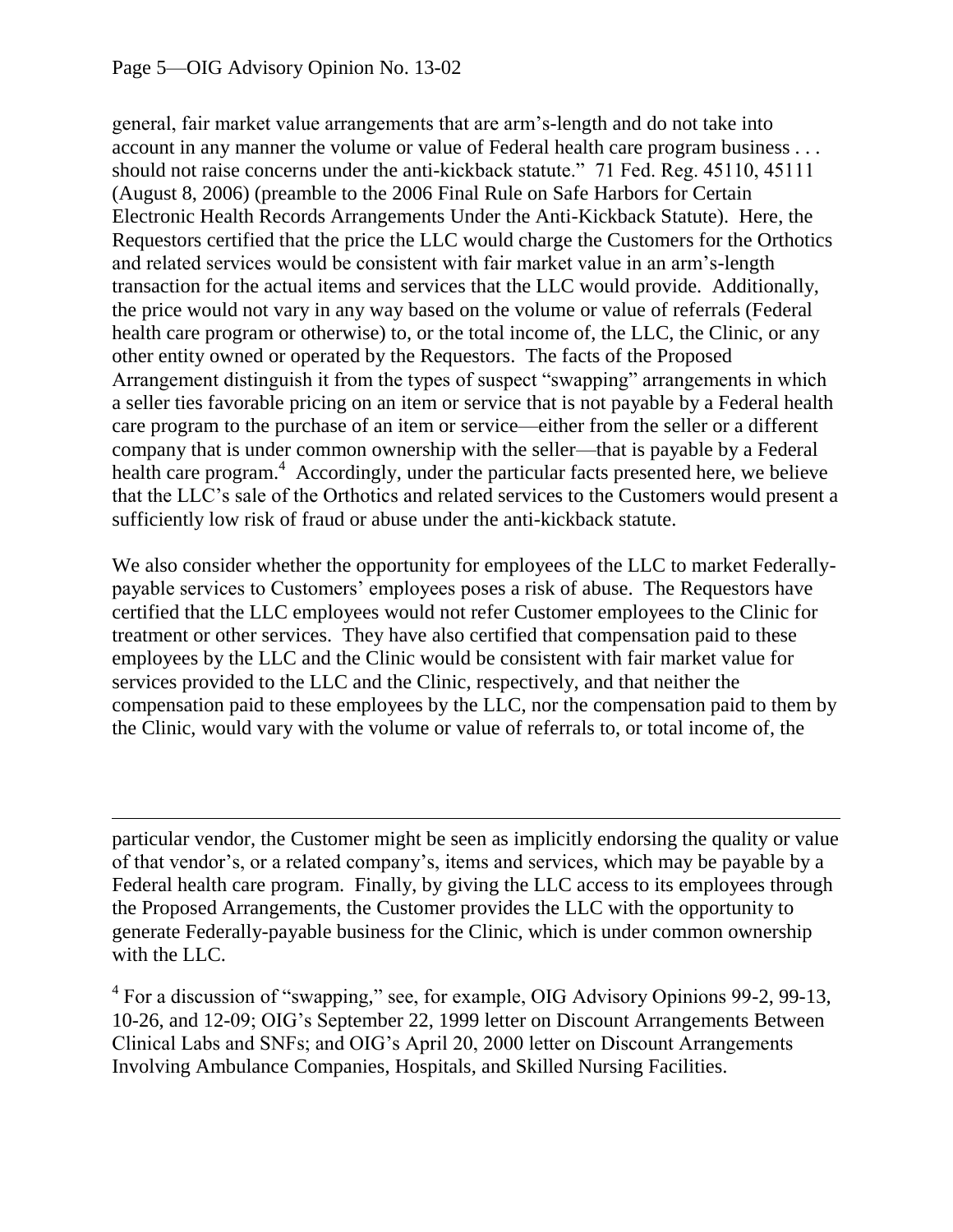LLC, the Clinic, or any other entity owned or operated by the Requestors.<sup>5</sup> We thus conclude that the risk of abuse posed by the opportunity for employees of the LLC to market Federally-payable services to Customer employees is sufficiently low.

Based on the totality of facts and circumstances described herein, and for the reasons stated above, we conclude that the Proposed Arrangement would present a sufficiently low risk of fraud and abuse in connection with the anti-kickback statute.

# **III. CONCLUSION**

Based on the facts certified in your request for an advisory opinion and supplemental submissions, we conclude that, although the Proposed Arrangement could potentially generate prohibited remuneration under the anti-kickback statute if the requisite intent to induce or reward referrals of Federal health care program business were present, the OIG would not impose administrative sanctions on [names redacted] under sections 1128(b)(7) or 1128A(a)(7) of the Act (as those sections relate to the commission of acts described in section 1128B(b) of the Act) in connection with the Proposed Arrangement. This opinion is limited to the Proposed Arrangement and, therefore, we express no opinion about any ancillary agreements or arrangements disclosed or referenced in your request for an advisory opinion or supplemental submissions.

# **IV. LIMITATIONS**

l

The limitations applicable to this opinion include the following:

- This advisory opinion is issued only to [names redacted], the requestors of this opinion. This advisory opinion has no application to, and cannot be relied upon by, any other individual or entity.
- This advisory opinion may not be introduced into evidence by a person or entity other than [names redacted] to prove that the person or entity did not violate the provisions of sections 1128, 1128A, or 1128B of the Act or any other law.
- This advisory opinion is applicable only to the statutory provisions specifically noted above. No opinion is expressed or implied herein with

 $5$  We recognize that the Podiatrist has an incentive to refer patients to his wholly-owned Clinic that is independent of the employee compensation he may receive from either the LLC or the Clinic. However, as a Requestor, the Podiatrist has certified that the LLC employees (who include himself) will not refer Customer employees to the Clinic for treatment. The Podiatrist is thus personally responsible for this certification, on which we rely.